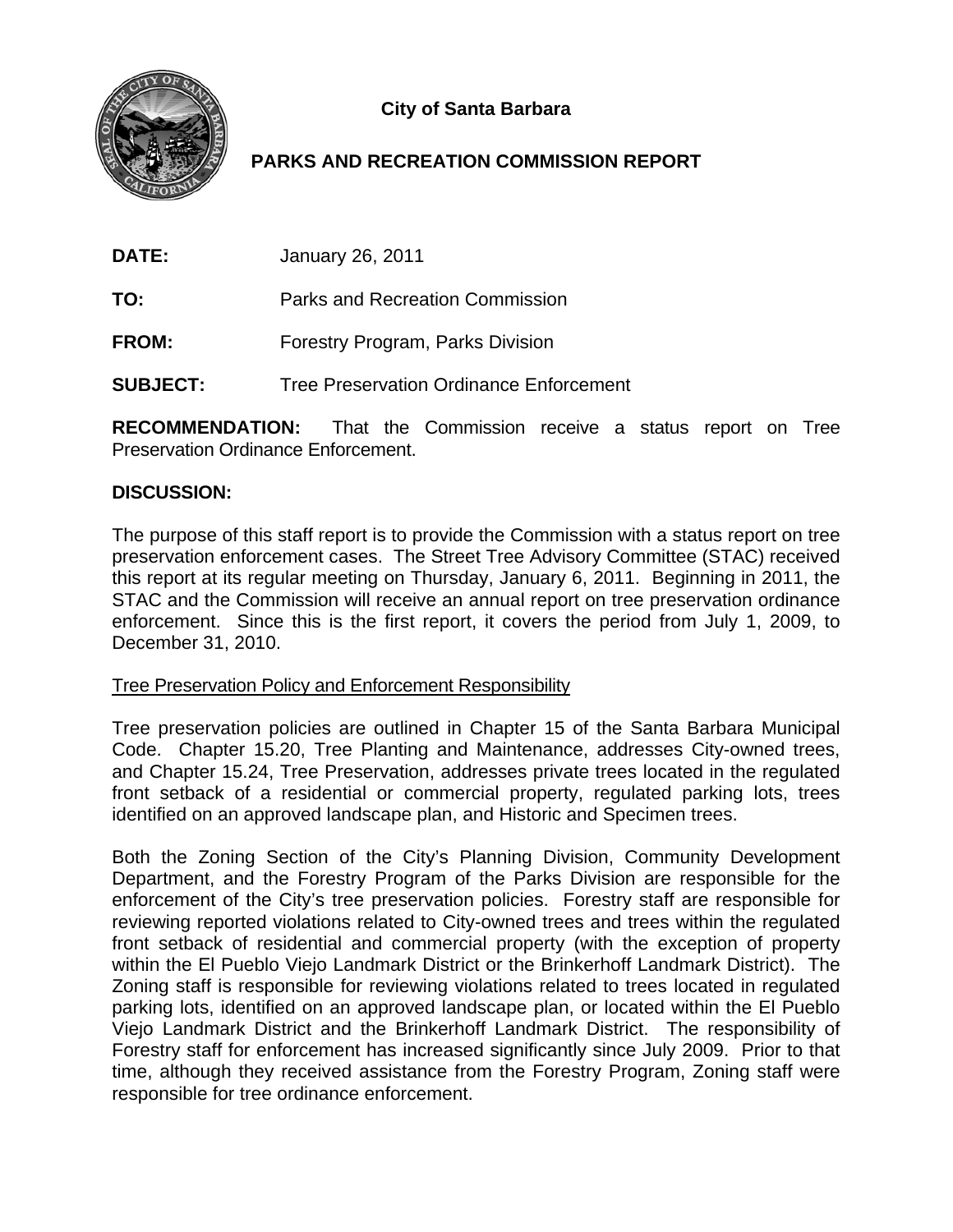Agenda Item 4 Tree Preservation Ordinance Enforcement January 26, 2011 Page 2

#### Enforcement Action

As with other potential municipal code violations, the investigation of potential tree violations are generally complaint driven. They are often initiated in response to reports received from private individuals. Potential tree violations may also be identified and reported by City or other public agency staff.

A number of steps are taken after a potential violation is reported. These include:

- Tree Location: The location of the tree is confirmed.
- Field Inspection. The work is assessed and documented to determine if it constitutes a violation.
- Records Check. Street files are checked to determine if the tree is regulated under the Santa Barbara Municipal Code.

If the tree has been removed or pruned in violation of the municipal code, the property owner and/or contractor receive a notice of violation letter with direction to contact the Urban Forest Superintendent. Mitigation for the violation is determined after a meeting is held with the property owner and/or contractor. Mitigation can include payment of fines, installation of replacement trees, and/or development and implementation of a tree restoration plan. Whenever appropriate, staff seeks mitigation that supports the long-term growth and enhancement of the urban forest. When tree violations are particularly egregious, fines can be assessed. In December 2009, the City Council approved the fine schedule that can be up to \$1,000 for a pruning offense and up to \$5,000 for a tree removal offense. The Commission was very involved in the review and approval of the fine structure and additional measures to bolster the City's tree preservation policies.

#### Enforcement Status

In July 2009, the Forestry Program inherited 17 cases from the Zoning Section of the Community Development Department. While the transfer of responsibility to the Forestry Program was a result of budget reductions in the Community Development Department, no additional funds were provided to the Forestry Program. Of these 17 cases, two were related to street trees and 15 were related to setback trees. All were pruning violations. All 17 cases have been resolved and are closed.

There have been 48 new cases in the last 18 months (including the one property with both a street tree and a setback tree). Eleven were referred to the Community Development Department for processing. Seven have been closed and 30 are still pending. Eight of the 37 are street trees that were improperly pruned, and one is a street tree that was removed without a permit. One setback tree was removed, and 27 setback trees were improperly pruned.